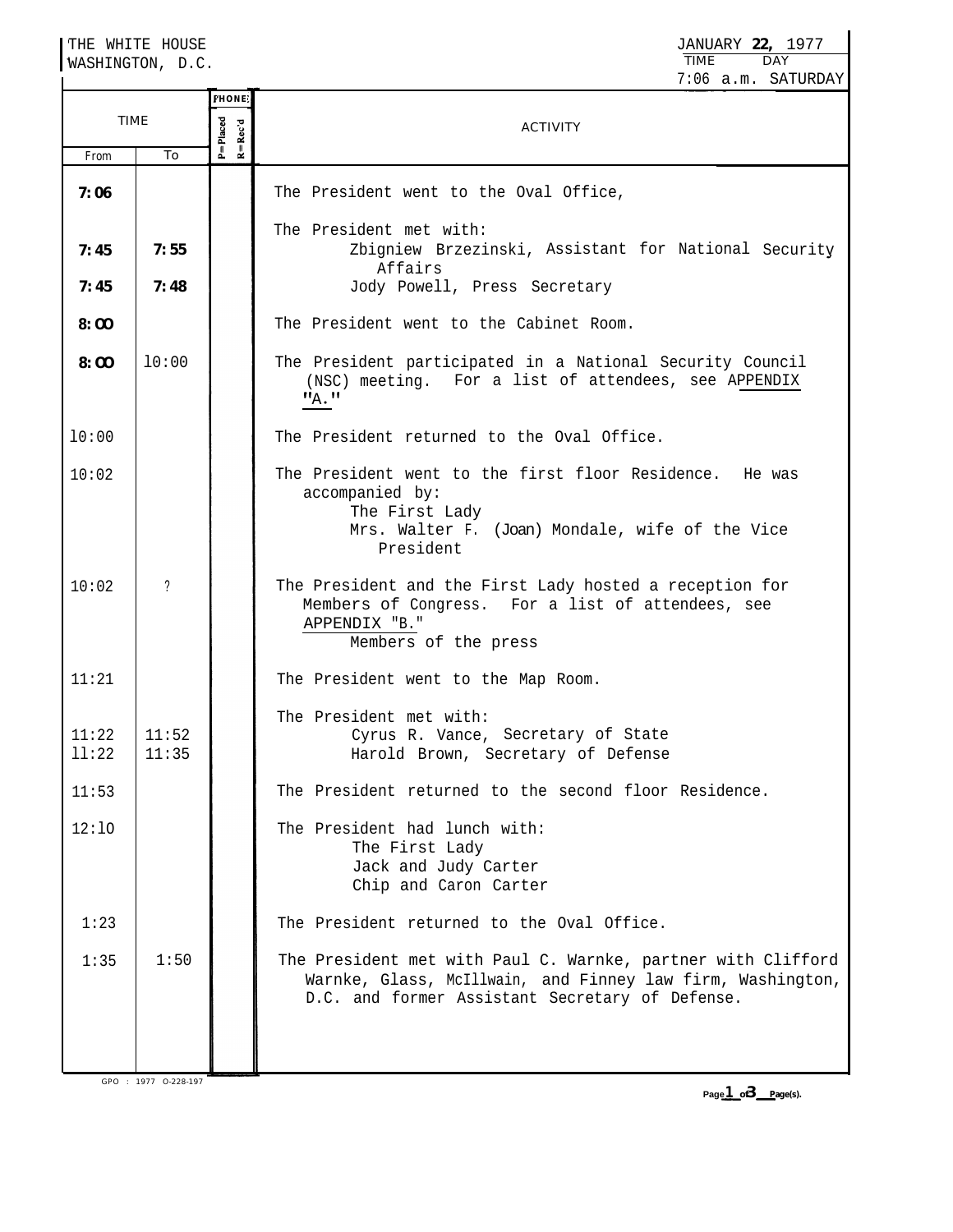JANUARY 22, 1977 TIME DAY 1:56 p.m. SATURDAY **'HONE** TIME  $R = Rec'd$  $P = P$ laced ACTIVITY From To 1:56 The President went to the swimming pool. The President returned to the Oval Office. 1:58 2:00 The President returned to the second floor Residence. The President and the First Lady returned to the first 2:07 floor Residence. 2:07 3:40 The President and the First Lady hosted a reception for members of the Diplomatic Corps and their spouses. For a list of attendees, see APPENDIX "C." Members of the press 3:40 The President returned to the Map Room. 3:47 The President met with Secretary-designate of Labor F. Ray 3:40 Marshall and his family. For a list of attendees, see APPENDIX "D" 3:47 The President returned to the second floor Residence. 4:14 The President returned to the Map Room. 4:14 4:22 The President met with Stuart E. Eizenstat, Assistant for Domestic Affairs and Policy. The President returned to the second floor Residence. 4:22 4:38 The President and the First Lady returned to the first floor Residence. 4:38 6:05 The President and the First Lady hosted a reception for military personnel and their spouses. For a list of attendees, see APPENDIX "E" · 6:05 | | | The President and the First Lady returned to the second floor Residence. They were accompanied by Robert Shaw, conductor of the Atlanta (Georgia) Symphony Orchestra. 6:05 6:22 The President met with Mr. Shaw.

GPO : 1977 O-228-197

**Page**  $2$  **Page(s).**